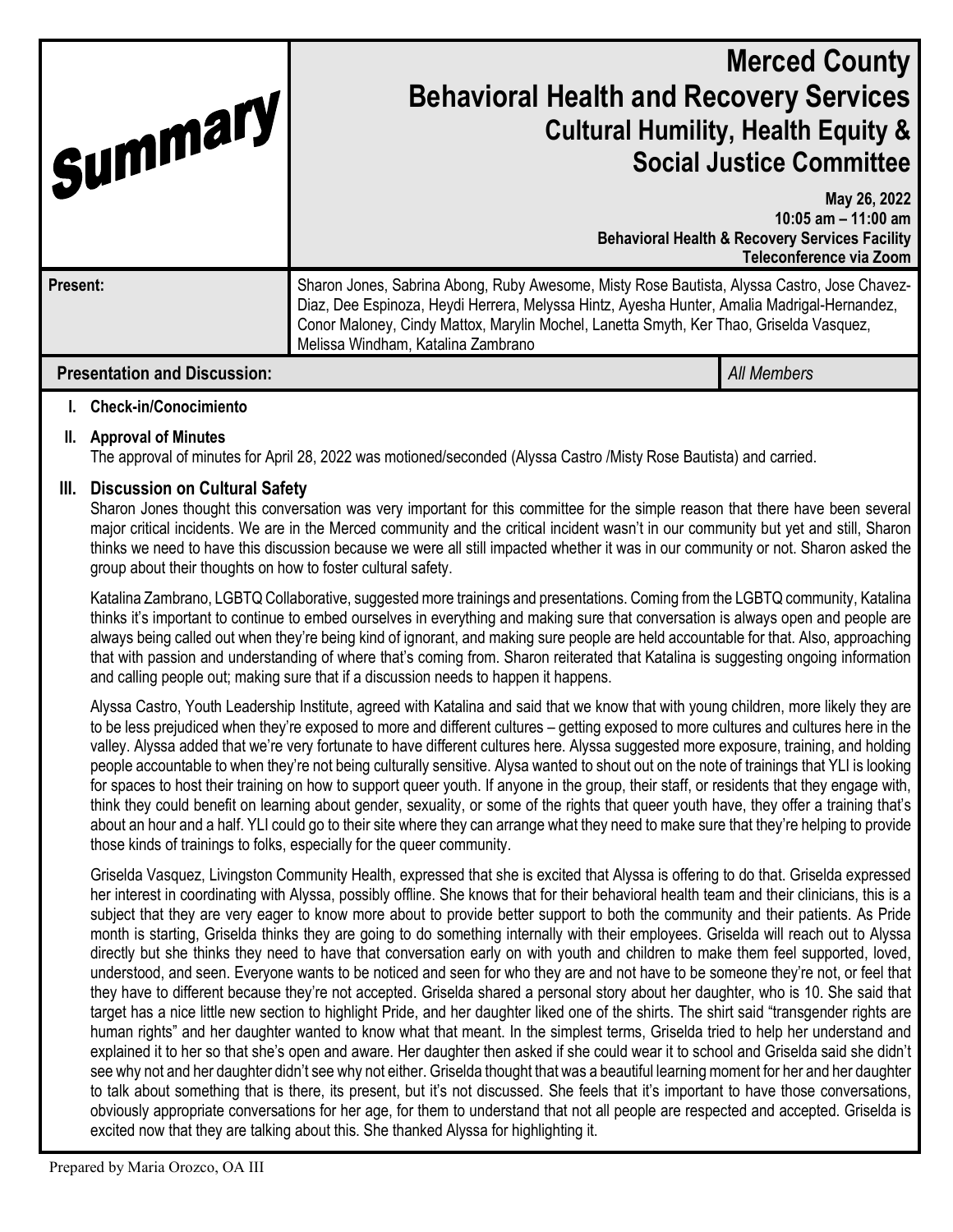Katalina also thinks that to make it mandatory is a big thing. When they do presentations from the Collaborative, Katalina notices that those trainings are optional, whether it be for cultural diversity, humility, or anything of that. Katalina always says if you see in an organization, your place of work, or business that they are being culturally insensitive, and then see those same people still opting out to go to these places - it's time to make these things mandatory. It really helps to have them in person but a lot of people have become comfortable with the Zoom meetings. With Zoom meetings they can just put the volume down but they are not really there because it's not interactive. They are not actually having that conversation or being called to answer anything, so they can just say they were there but don't take away anything. Katalina noted that is one big thing that people say, that when they go to those presentations whether it be about LGBTQ, understanding race, or economic struggle, they need to interact. Katalina thinks that's the only way that they will get it because the more time to not interact, they don't really listen. The Collaborative also provides a lot of trainings for any organizations in the Stanislaus and Merced area.

Sharon thinks they have to be talking about it in an authentic way and it has to be ongoing. When people are on Zoom doing other things and not tuned in, when it comes to cultural humility or culture responsive training, Sharon knows COVID is going on, but it needs to be face to face with the emersion and interactions so that people can get to know people in a positive matter. When it's on Zoom they can still keep operating with the stereotypes if they're not sitting at the table talking with them and getting to know them in that manner. Sharon said there have been several critical incidents - children and parents are afraid, especially individuals from diverse communities.

Alyssa Castro thinks that this country has a long history of cultural violence and a long history of oppressing young people. Our young people are the most oppressed in our society – they don't have any choices or any rights essentially. Alyssa thinks that violence and oppression hand in hand is a really big motivator for the culture that we uplift, especially in times when everything is so exposed. Culturally, Alyssa thinks those are two factors that really play into why these incidents keep happening. For ways to be safer, Alyssa doesn't know because it feels like legislation is pointless at this time. She shared that it is not always productive but, in her culture, they would get some hood justice if you hurt someone that is of where they come from or they care for. That can really translate to people just taking care of one another instead of relying on all these bodies of government to protect us and our children; we have to create a culture of community and relying on each other to help support and keep our young people safe.

Sharon highlighted that many of these incidents have taken place out in the community. Usually people have to travel to get services so she asked, how can we help our families or individuals feel safer?

Misty Rose Bautista, with the Transition to Independence Program, agrees with Katalina about educating, spreading awareness, and training, not just to staff, but anyone who is going to interact with their families to make sure that we're saying the appropriate stuff, knowing how to interact with people from different cultures, and teaching people that it's okay if you don't know to go ahead and ask. To be comfortable in the skin you are because if you're not comfortable with who you are as a person, then you're unable to successfully help anyone else. She noted that it's okay if you don't understand a culture, but it's also okay to ask to gain that insight.

# **IV. Impact of Contemporary Issues and Current Events on Seeking Services**

Sharon Jones asked what might be the impact on individuals seeking services and getting the help that they truly need. Whenever situations like this happen, it has an impact of course in the place that it happens, but it impacts people all across the globe and in the United States. Just like in the case of a suicide, there needs to be postvention. Sharon asked the group what do they need to have in their programs so that a process can go forward. If a critical incident happens, we're doing the work, and it's just business as usual, but we're thinking about it in the back of our mind; we may represent that cultural group where the critical incident happened.

Katalina thinks a big part of it is when situations happen and it's pretty traumatic for people. Katalina thinks it's really important for them to remain visible. A lot of times they think, especially for the post night club situation, Katalina's brothers and sisters in the community were too scared to go out. Katalina considers to be a strong-minded person in the community, but in the sense of living visibly, being out, and living their truth. Katalina thinks that for others who already have a fear of having to deal with something like that, the ones that are strong to remain out see that others are getting back to their safe spaces. Also, having those conversations with people and allowing them to share what's going on with them and being compassionate for them.

Sharon Jones thinks this is a rich discussion because when a critical incidence happens, and you're already going through your mental health care needs, often times you may want to isolate because fear sets in. Sharon wanted to have this conversation about things we can do to help individuals who are seeking services so they don't just stop seeking services because of critical incidents.

Misty Rose thinks a big thing would be preventive care like having assessments and tools in place to be able to know our client as a person first to then help develop a safety plan. If and when a critical incident happens, we know who their support system is, as well as other resources that they have available at their fingertips to be able to help them get through that critical time in their lives. Just being able to assess the situation and the individual first through assessments and tools so that way we're able to better support them should they have a critical incident. Sharon Jones reiterated that it would be like upfront preparation; preparing in advance an also understanding who we're providing care and services to. Misty Rose agreed that having a support system in place and a safety plan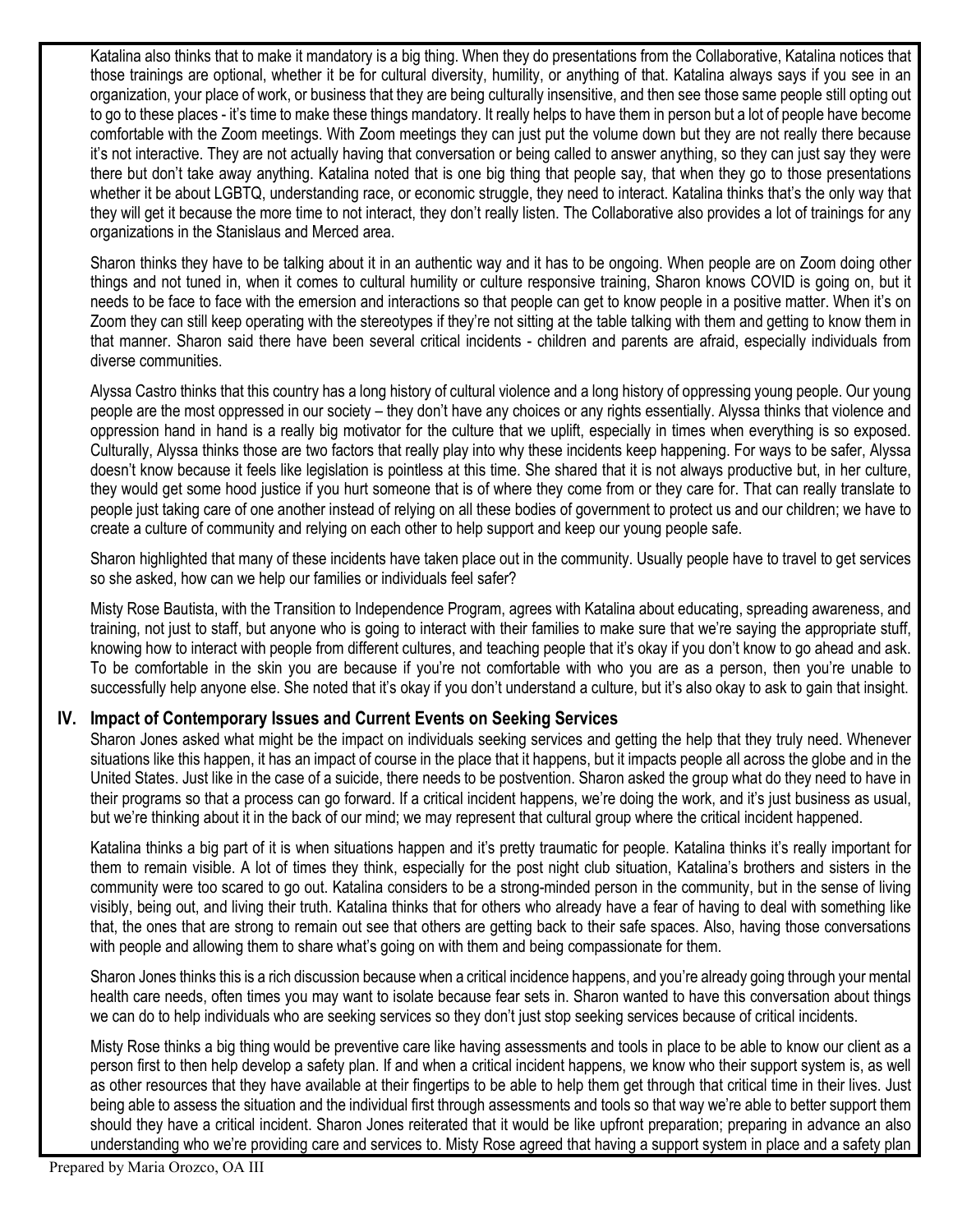to have that safety net to help support them if something should happen - we would know who to contact and a better way to help them if we already knew them as an individual. Sharon highlighted about really zoning in on building relationship with families, individuals, and the community. Sharon knows a lot of them are doing that already and thinks that is key.

Marylin Mochel, NAMI Merced County, also suggested trainings around micro aggressions and how to address them. Often, as others have said, it can be a one-time training and there has to be practice woven into the training. Otherwise, people don't internalize the skills. This is ongoing because often we don't address micro aggressions and then there is an incident that gets everyone's attention, but yet we're not addressing these underlying beliefs that come out in daily conversations and we don't often have the skills to address them. Marylin said that often, we talk as if we do, but without practice Marylin doesn't know if any of our trainings really embed practice so that people feel comfortable and confident to stop and address when things are said. Sharon thinks it also depends on how safe you feel within the system that you're working or the system that you're connect to as well, and how acceptable, affirming and allowable it is to have those deep conversations. Sharon agrees that micro aggressions are so very important to address because if they're not, it only builds up resentment, hurt, hostile work environment – it goes into all those negative frequencies of everything. Sometimes it's the lack of the person really having awareness of what they've said or how it's come across so that the practice and the skills build up. The other thing is compassion and believe system; it is hard to have a person go through a training and just change their blue print, but Sharon does believe that through the practice and having them experience what it's like can lead to better awareness. Sharon noted that there's an essential thing today about keeping it in the forefront, and life-long learning. Marylin thinks that having individuals come together and being able to look at these underlying beliefs, as well as to experience and practice is very important as well. She added that it can't just be a one shot, it has to be embedded into the knowledge and culture of our organizations.

## **V. Mental Health: Discussion on How to Increase Family Support?**

Sharon knows families are very fearful of their children going to school because of the critical incident. She asked how can we support our families a little more since we have many organizations that support families. Sharon asked for the committee's thoughts. When Sharon speaks of families, they are fearful that their children are having to go to school, but then the parents are having to increase stressors due to the fact that they think something is going to happen.

Katalina Zambrano shared that one thing that really helped them when they were fearful in Modesto about the straight pride, was for their local organizations to have a safe space for families where people could go and just talk about what was going on. Even afterwards, they had town hall meetings where family and friends could come together to really express how this has impacted them and how they're feeling. They also had peer support people there in case they needed extra support, to pull them aside and really have those in-depth conversations with them so that they could be heard and listened to. Going back to the presentations and trainings, Katalina suggested having people with lived experience about what's going on. Sitting in a presentation just listening to words does the job, but actually hearing how someone has been impacted by discrimination, harassment, assault, or whatever is going on.

Misty Rose Bautista suggested maybe working with families to help them, working with their children to create internal safety plans such as teaching them how to teach their children safe words and safety plans so when they are in crisis they are able to help identify each other, and know what their individual plans are for either the family as a whole unit, or for each individual child. Sharon agrees about having intimate discussions with families and getting the best information, including critical crisis information to help their children and to prepare them. Not to say that the situation might not happen, but again, being more preventative and having that conversation.

Lanetta Smyth, with BHRS, shared that she really liked what was mentioned about getting to know who our clients are as people, who our families are, and not just look at them as clients. Lanetta thinks it's really important that we're able to do that so that it's not just report building, it's relationship building. She noted that it's really hard, and it's hard to start those conversations sometimes, and you don't always know if you're opening up a can of worms that you shouldn't. Lanetta thinks that being as honest as possible and being able to be comfortable with people's fear is really important because she thinks we're afraid of fear. Lanetta thinks a lot of our negative reactions and emotions come from that feeling of feeling afraid. The cultural violence in the U.S. is pervasive and Lanetta thinks it's really difficult to find answers around us but it is possible by creating better relationships with our clients and their families, and encouraging people to have safety plans. Lanetta doesn't want to perpetuate people's care but thinks we also have to be realistic. Lanetta agrees especially with looking at people as who they are, where they come from, what they're circumstances are, and their family. Who they are as people is probably one of her biggest priorities when training staff.

### **VI. Mental Health Awareness and Outreach for Cultural Groups**

Sharon stated that they are already engaging the community to some level. She asked the group about what they feel they need to add after critical incidents such as this happen, and how we need to engage cultural groups in our community or the community in general when an incident happens.

Ayesha Hunter, with BHRS, thinks it's also important to be able to find out what their needs are. She thinks it's easy for us to say they need this or that, but to create some kind of platform where there's outreach because they may not come to you, especially if there's fear. Ayesha suggested to somehow create a platform in which we go to them and find out what they need because number 1, we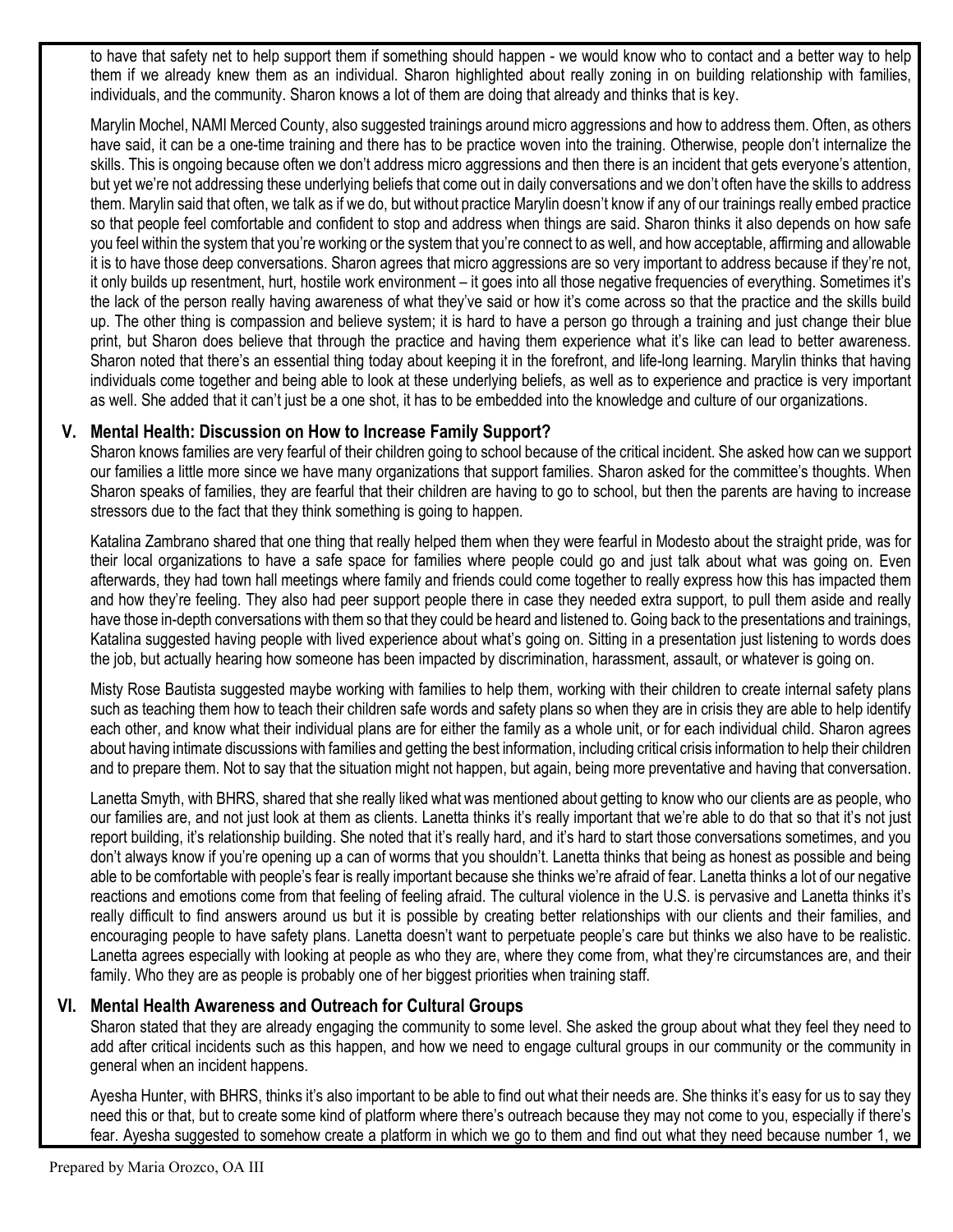can speculate what we think they want, but actually hearing from them could be to provide vital information that is needed. Number 2, the fact that we are taking the time to come to them and support them in that way shows that we as a community care about them when you feel heard, still validated, and like someone is actually taking their time to come and ask what you need. Ayesha thinks it's important for our community, our agencies, and the community as a whole. Sharon added about getting permission to go to the community because sometimes you may need to work through the trusted messenger – sometimes the community has a perception that we may not have.

Griselda Vasquez noted that in the previous meeting she shared that the school district in Livingston did send out a message to Livingston Union Unified parents. Griselda thinks this approach, at the very least acknowledging the tragedy, as it affected many lives not just the community where it happened. She believes someone from the district then reached out to them and she called back because she wasn't sure who it was. She was trying to connect with the superintendent's secretary just to let them know that in Livingston Community they want to be a partner. Griselda was thinking about assemblies back in the day, even though with COVID it is probably not a possibility physically in the school to reach the students, but she was wondering if there was any other organization that could maybe reach out to their local school districts and see if they would like information, a resource, or if they would like to partner and bring information. At Sierra Vista they have gone out to the local high school. Griselda would like to see if it's possible to go out to the elementary schools. She wonders if there is anything that says they can't reach them at a younger age to help provide resources, information, and visibility. Griselda would like to see something like this in the younger age category – it is obviously now touching the youngest aged category in such a tragic way. Their voices count, they are really receptive and open to learning and to experiencing whatever it is that's out there that we can offer. Griselda said to keep doing our jobs in the communities we represent, and try to partner with those trusted messengers, such as those schools, and see what can be done. She knows that the school year is about to end, but maybe it's something we kick off the next school year with. Griselda is going to see what they could do in Livingston. They have a very supportive superintendent with Mr. Zamora, so if they could find a way in which he feels comfortable. Griselda knows it's a sensitive topic but not talking about it also does no favors to these students.

Katalina Zambrano shared that they were just invited to be a part of a health fair at Waterford Elementary and at first Katalina wasn't sure if they were ready for that, but the reception was really awesome. Even though it was at the end of the day, there were people who were really interested in just hearing about what it was. Even for it being LGBTQ, at such a small rural area, Katalina expressed that it was really cool that they didn't get any back lash. Katalina has seen it happen over and over again, especially with other elementary schools. Katalina thinks health fairs are awesome where they invite all those organizations to come out during the lunch time, during a mid-day school thing, or a Saturday event – Katalina has seen them and they work really well. Also, going back in and just having conversations with teachers. Sometimes superintendents or principals don't really want to have that on their plate just yet. Katalina hears from other organizations that maybe the children are too young to hear about this, but the teachers are the ones dealing with what's going on the classroom every single day and they're hearing what the children's needs are. Katalina thinks even inviting the teachers to a teacher's fair so that they could go on their own time and see the resources there. Then they could take those resources to the principal to inform them of what is needed.

Ker Thao shared via chat that they were invited by Farmdale Elementary to table at their back to school night.

# **VII. Culturally Specific Approaches in Our Community**

Sharon asked the group about culturally specific approaches in our community to help people or to help families. She said that we know that people and families are individual, but there are some things that culturally might be more acceptable than other things.

Jose Chavez-Diaz, Golden Valley Health Centers, shared that when engaging with the Latino community he works with and from his own experience of being a male, he does a lot of reminding on the importance of physicals at a certain age. He started doing it more during COVID-19 2019 because they were not allowed to go out to the community or even go to the doctor at one point since they were not sure what was going to happen. Jose always reminds males who are 30 and over about their yearly physicals. Sharon said that makes a lot of sense in terms of a culturally specific approach through their cultural belief system for physical health. Sharon suggested that maybe they can go through the conversation of how they receive their physical health – she thinks that is a good approach because sometimes we approach it from the angle that we're offering and it may not even be how they go about getting their health care needs met. Jose noted that from personal experience, he is a Latino male and he doesn't remember his dad ever going to the doctor or talking about physicals when he was growing up. Jose shared that he started doing that for a little while and then caught himself and said that he is giving the community all this valuable information on how to prevent and early intervention, and he's not taking it; Jose then started focusing on himself too. Jose shares his personal experience with them and explains that it's very important to get their physicals to prevent certain chronic diseases in the future.

Sharon thinks that's a good approach. She said that she can't say enough about lived experience because if a person can talk about going through something, automatically the validity starts to build up as opposed to talking about something that you've never gone through. Sometimes people don't see it as credible but if you tell them you were in a place similar to what they are, they have a tendency of really toning in and listening – she suggested utilizing lived experience as a resource.